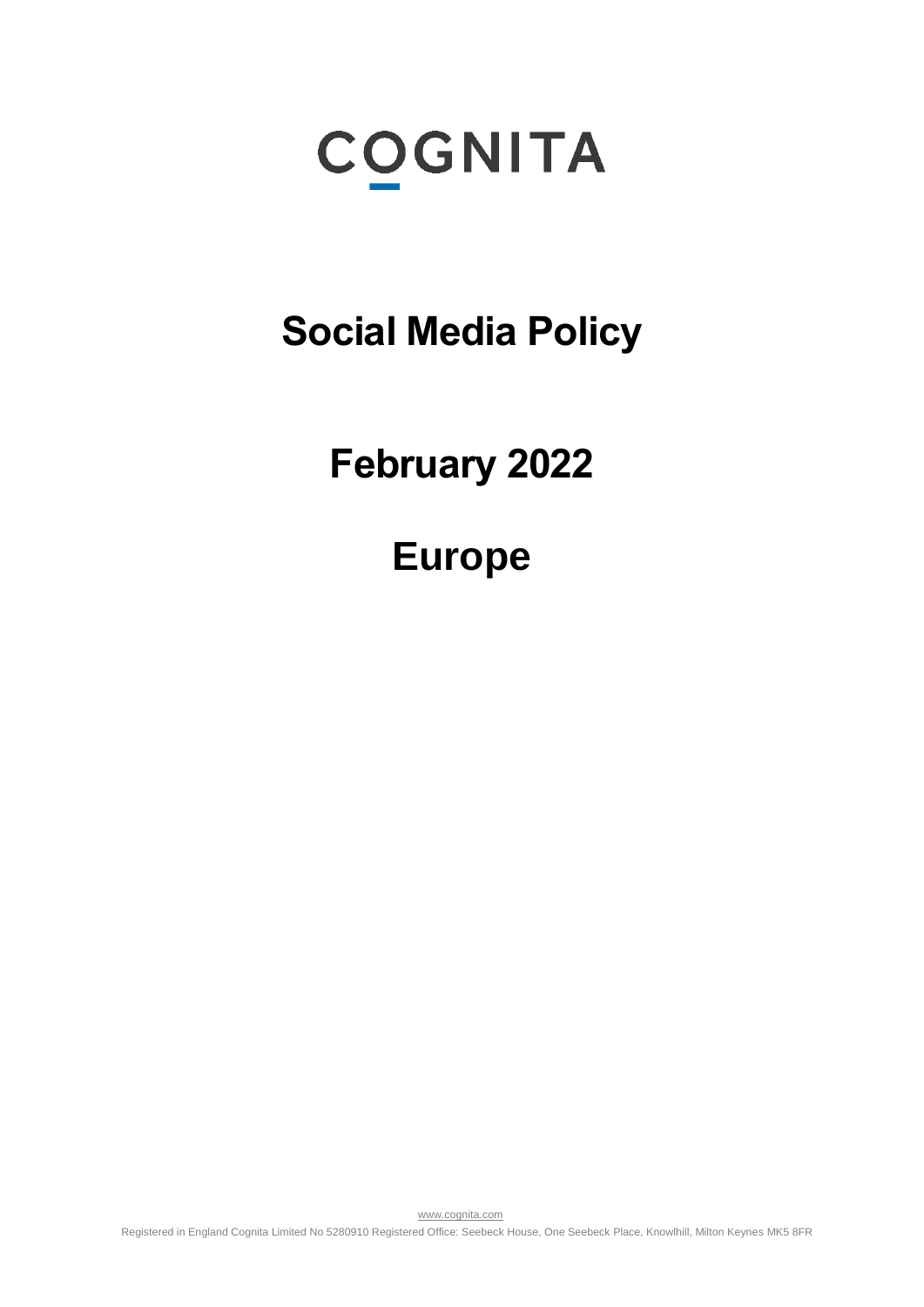# **1 Introduction**

- 1.1 Social media is a broad term for any kind of online platform which enables people to directly interact with each other. Well known examples of social media include Facebook, Twitter, Instagram, LinkedIn, TikTok, and Snapchat. References to social media in this policy are to be widely interpretated.
- 1.2 We recognise the benefits and opportunities which a social media presence offers individuals. Staff are encouraged to find creative ways to use social media. However, there are some risks associated with social media use, especially around the issues of safeguarding, bullying and personal reputation. This policy aims to encourage the safe use of social media.

# **2 Scope**

This policy:

- applies to all staff, and to all social media communications which, directly, or indirectly, represent Cognita, or a school/s; and any third parties, including contractors and volunteers, which have agreed to comply with our policies and who are made aware of this policy (hereafter "users");
- applies to such online communications posted at any time and from anywhere; and

encourages the safe and responsible use of social media through training and education.

# **3 Further guidance**

- 3.1 Annex 1 Good Practice Guide
- 3.2 Annex 2 Cognita Media Guide
- 3.3 Annex 3 Social Media Response Protocol
- 3.4 Annex 4 Emergency Sensitive Incident Response

#### <span id="page-1-0"></span>**4 Setting up social media accounts**

- 4.1 For a social media guide about how to:
	- 4.1.1 set up new social accounts;
	- 4.1.2 make the most of each social media platform;
	- 4.1.3 plan your content for the year;
	- 4.1.4 filter abusive language / block specific words; and
	- 4.1.5 grow your followers and audience,

see the [Cognita Social Media Guide,](https://docs.google.com/presentation/d/1Ou8Xhv-TdaN3aXnJ0jgx36o86WdRbC11/edit?usp=sharing&ouid=108010601944200901720&rtpof=true&sd=true) or speak to the Communications Team.

#### **5 Types of account and communications**

- 5.1 **Personal social media account** a personal account which makes no reference to the school, or school business, or Cognita.
	- 5.1.1 all cases where a personal social media account is used which associates itself with the school, it must be made clear that the user is communicating on their own behalf and not on behalf of the school with an appropriate disclaimer (i.e. on the profile description, see the Annex for example wording);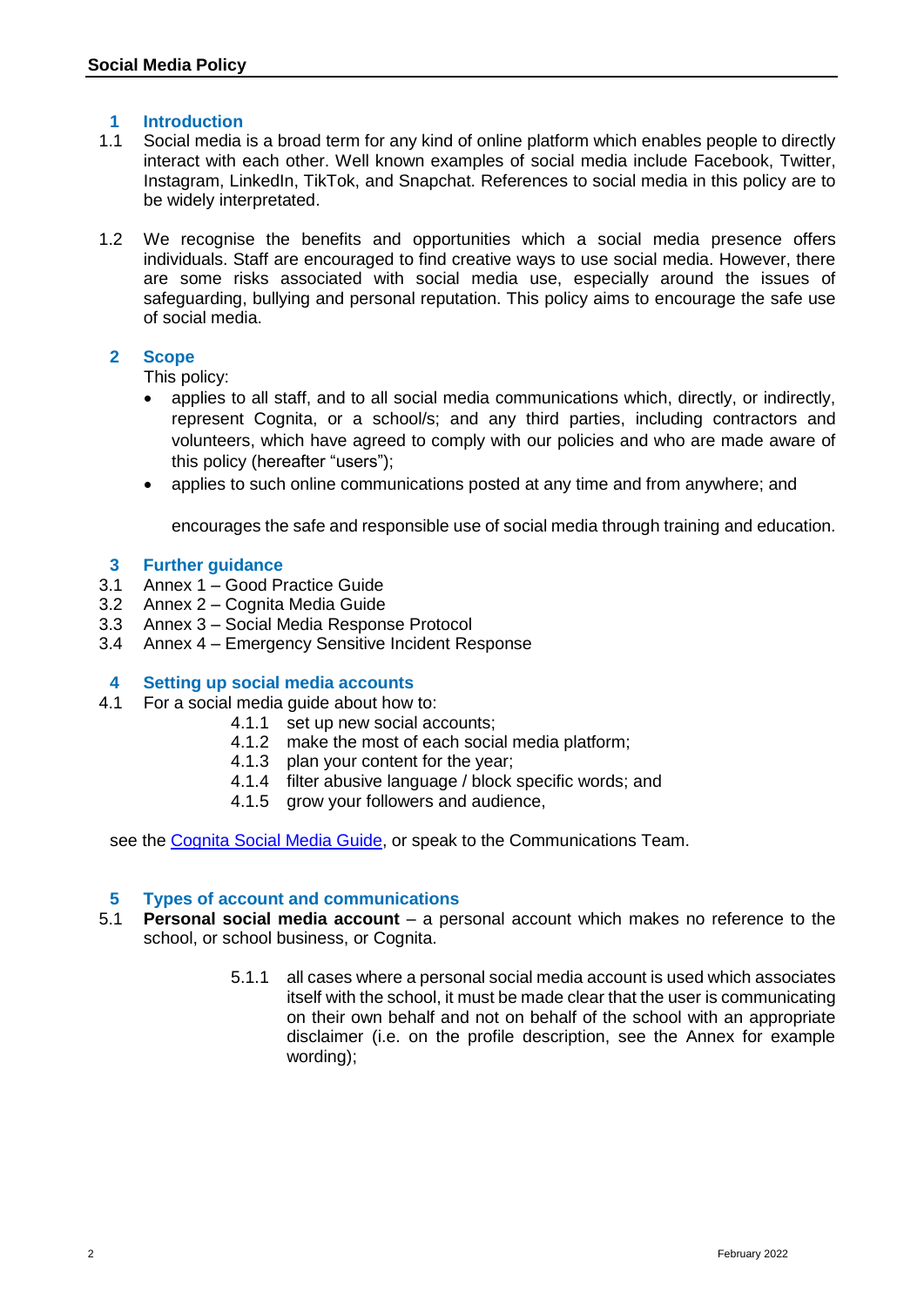- 5.1.2 Where users have personal accounts, and whether, or not, it is clear that the user is associated with a school, schools, or Cognita, the user must act appropriately on social media and is reminded of their contractual obligations to Cognita, to not bring the group into disrepute e.g. users must refrain from posting anti-LGBTQ or racist content.
- 5.1.3 We respect privacy and understand that users may use social media forums in their private lives. However, personal communications, likely to have a negative impact on professional standards and/or the school or Cognita's reputation are within the scope of this policy, even when communication is sent from a personal account.
- 5.2 **School social media account** a school account, set up, managed and maintained by school staff; it is often used by multiple members of the same department, e.g. @'HistoryDept', or the whole school, e.g. @'School'.
	- 5.2.1 Anyone wishing to create a school social media account must seek permission from the Headteacher. The content of everything in a school social media account should be of a professional standard.
	- 5.2.2 The Headteacher must be satisfied that anyone running a school sponsored social media account endorsed by the school has read and understood this policy. This also applies to anyone who is not directly employed by the school, including volunteers or parents.
	- 5.2.3 Staff may use social media to communicate with learners via a school social media account for teaching and learning purposes, but must consider whether this is appropriate and consider the potential implications. Staff must not communicate with pupils via the staff's personal social media accounts.

# **6 Personal Use**

**Staff** 

- 6.1 Personal communications which do not refer to or impact upon the school are outside the scope of this policy.
- 6.2 Where excessive personal use of social media in school is suspected, and considered to be interfering with relevant duties, disciplinary action may be taken.
- 6.3 Reasonable and appropriate access to private social media sites is permitted.
- 6.4 Users should not engage on social media on their personal device whilst teaching or on duty with students.

#### **Students**

- 6.5 Staff are not permitted to follow or engage with current students of the school on any personal social media account.
- 6.6 Ongoing contact, via personal social media accounts, with former students including adding/accepting friend requests is not recommended, due to needing to retain professional boundaries. Alumni may be contacted via school social media accounts.
- 6.7 The school's education programme should enable students to be safe and responsible users of social media.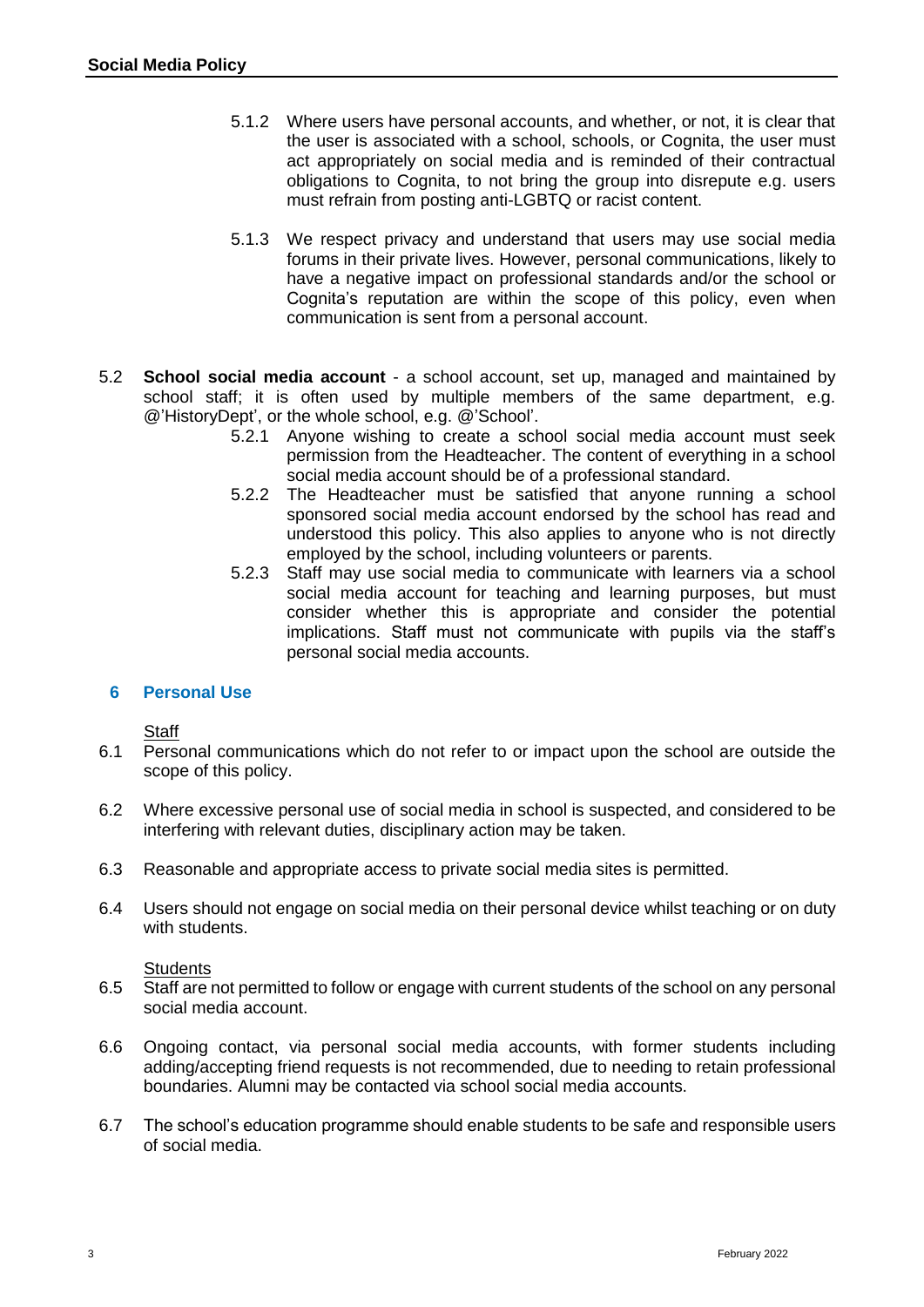6.8 Students are encouraged to comment or post appropriately about the school. Any offensive or inappropriate comments will be resolved by the use of the School's Behaviour Policy

#### **Parents**

- 6.9 If parents have access to a school learning platform where posting or commenting is enabled, parents/carers will be informed about acceptable use.
- 6.10 Parents are encouraged to comment or post appropriately about the school. In the event of any offensive or inappropriate comments being made, the school will ask the parent to remove the post and invite them to discuss the issues in person. If a parent makes a complaint against the school on social media, the school should refer the parents to the School's Complaint Procedure and refer Social Media Response Protocol.

# **7 Tone**

- 7.1 The tone of content published on a school social media account should be appropriate to the audience, whilst retaining appropriate levels of professional standards. Key words to consider when composing messages are:
	- Engaging
	- Conversational
	- Informative
	- Friendly

# **8 Use of images**

- 8.1 School use of images on a school's social media account is acceptable, providing the following guidelines are adhered to:
	- 8.1.1 permission to use any photos or video recordings should be sought via the Group Communications Team (if they are Group images and you are unsure if they can be used).
	- 8.1.2 consent to use images of students should be sought via the Photo Consent Form. This consent can be withdrawn at any time.
	- 8.1.3 users should not use a personal device to take photographs of students.
	- 8.1.4 Users should exercise their professional judgement about whether an image is appropriate to share on school social media accounts. Students should be appropriately dressed, not be subject to ridicule, and must not be on any school list of children whose images must not be published.
- 8.2 If a member of staff inadvertently takes a picture which could be misconstrued or misused, they must delete it immediately.

# **9 User Behaviour**

- 9.1 **Digital communications must be professional and respectful at all times and in accordance with this policy**. Users will not use social media to infringe on the rights and privacy of others or make ill-considered comments or judgments about staff. School social media accounts must not be used for personal gain. Staff must ensure that confidentiality is maintained on social media even after they leave the employment of the school.
- 9.2 Users must declare who they are in social media posts or accounts; anonymous posts in relation to school activity are not acceptable.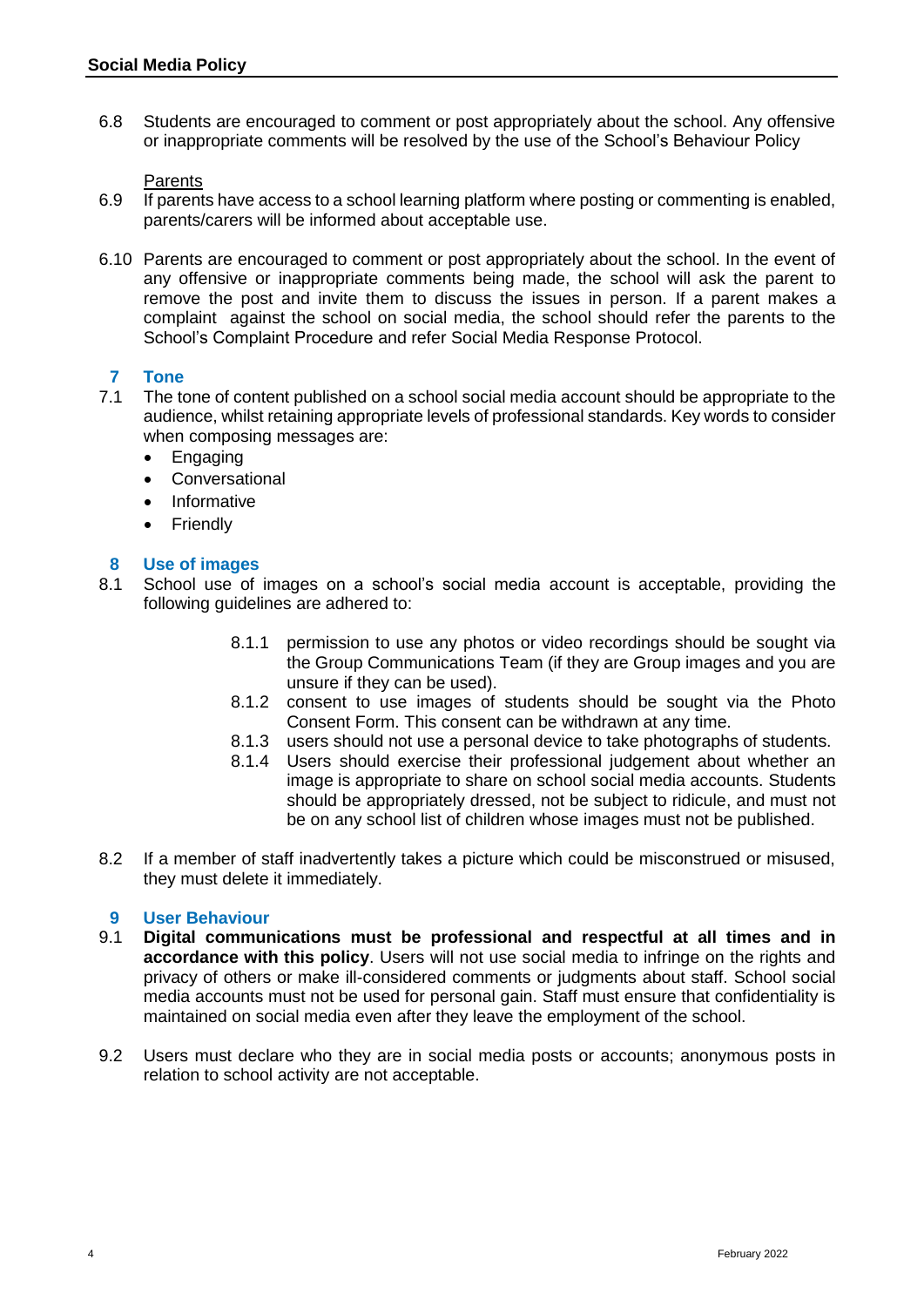- 9.3 Unacceptable conduct (e.g. defamatory, discriminatory, offensive, harassing content or a breach of Data Protection Legislation or image rights (Spain only), confidentiality, or copyright will be considered extremely seriously by the school and will be reported as soon as possible to a relevant senior member of staff, and escalated where appropriate.
- 9.4 The school will take appropriate action in the event of breaches of this policy and may take action according to the Disciplinary Policy. Where conduct is found to be unacceptable, the school will deal with the matter internally. Where conduct is considered illegal, the school will report the matter to the police and other relevant external agencies.

# **10 Monitoring school accounts**

10.1 **School accounts must be monitored regularly and frequently**. Any comments, queries or complaints made through those accounts must be responded to within 24 hours (or on the next working day if received at a weekend), even if the response is only to acknowledge receipt. Regular monitoring and intervention is essential in case a situation arises where inappropriate behaviour arises on a school social media account. Refer to the Social Media Response Protocol for further details.

#### **11 Monitoring posts about the school**

- 11.1 As part of active social media engagement, it is considered good practice to pro-actively monitor the internet for public postings about the school.
- 11.2 The school should effectively respond to social media comments made by others according to the Social Media Response Protocol.
- 11.3 In the event that your school account is continually targeted by a disaffected party, send a direct (private) message to the relevant Cognita corporate account so that a Communications Team member can provide timely advice.

#### **12 Handling Abuse**

- 12.1 When acting on behalf of the school, offensive comments should be handled swiftly and with sensitivity. See paragraph [4](#page-1-0) for guidance on muting / blocking certain words, or contact the Communications Team.
- 12.2 If a conversation becomes offensive or unacceptable, school users should block, report or delete other users or their comments/posts and should inform the audience exactly why the action was taken.
- 12.3 If you feel that you or someone else is subject to abuse by colleagues through use of a social networking site, this action must be reported using the agreed school protocols.

# **13 Press**

13.1 If a journalist makes contact about posts (made using social media) that relate to a school and/or Cognita, staff must follow the procedure outlined here before responding: In the event that a journalist makes contact, they should notify their line manager and the colleague in their school, or office, with responsibility for handling media queries, in order to receive guidance on how to respond to the media query. The response will be agreed in line with the Social Media Response Protocol.

# **14 Organisational Control**

14.1 Roles and Responsibilities for school social media accounts

#### 14.1.1 SLT

Facilitating appropriate guidance and support on social media use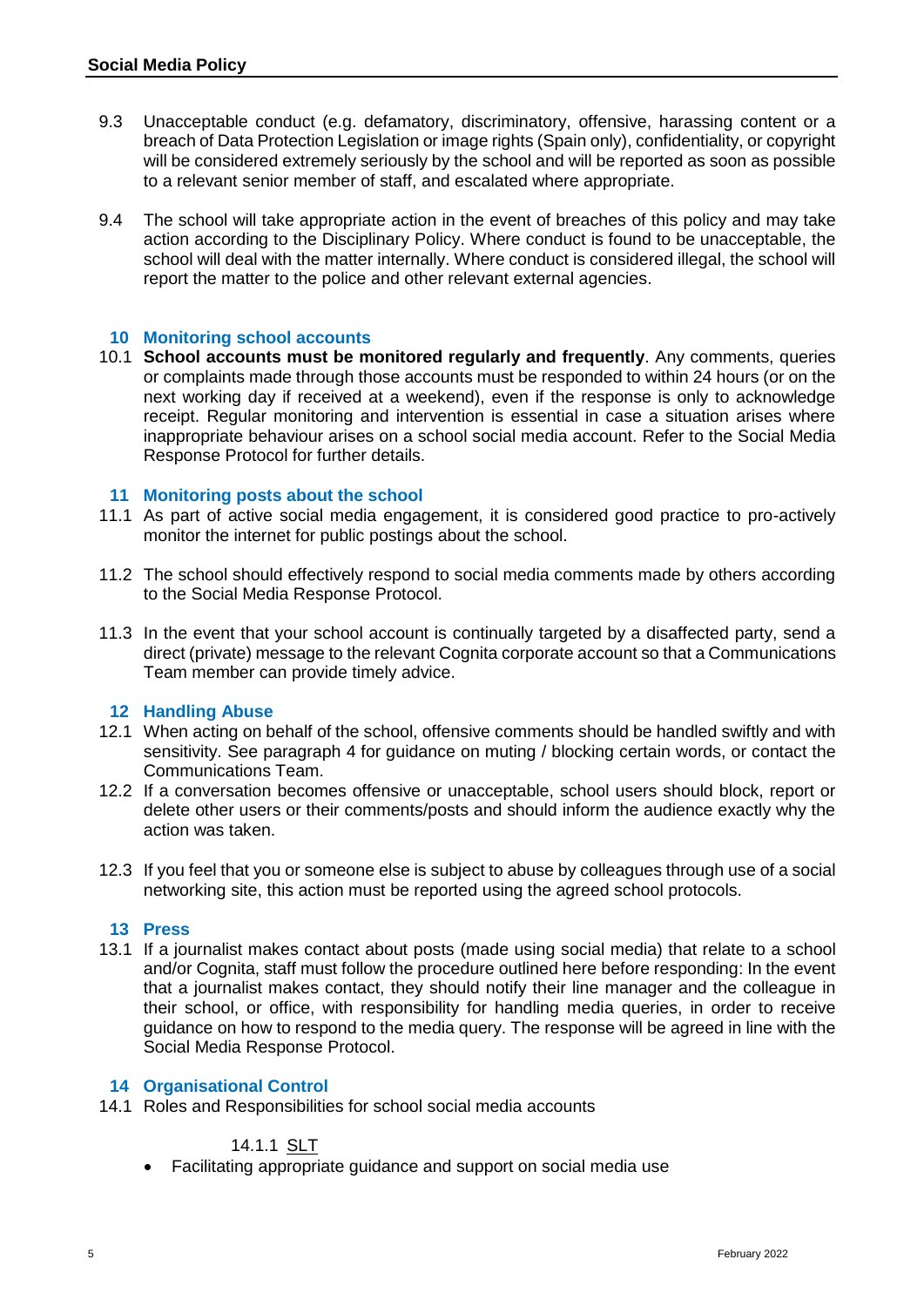- Developing and implementing this Social Media Policy
- Taking a lead role in investigating any reported incidents
- Making an initial assessment when an incident is reported and involving appropriate staff and external agencies as required
- Receive completed applications for school social media accounts
- Approve creation of school social media accounts

# 14.1.2 Administrator / Moderator

- Be involved in monitoring the school social media account(s)
- Control the process for managing an account after the lead staff member has left the organisation (closing or transferring)

# 14.1.3 Staff

- Create the account following SLT approval
- Store account details, including passwords, securely
- Know the contents of and ensure that any use of social media is carried out in line with this and other relevant policies
- Attend appropriate training
- Regular monitoring, updating and managing of the content he/she has posted via school accounts
- Add an appropriate disclaimer to personal accounts when naming the school (see the Annex)

# **15 Associated policies and legislation**

This policy is subject to the following:

- Staff Code of Conduct and Acceptable Use Policy;
- Digital Safety Policy;
- Data Protection Legislation (as applicable in the respective country); and
- *For Spain only,* Spanish Honour and Own Image Protection (Spanish: *Ley Orgánica 1/1982, de 5 de mayo, de protección civil del derecho al honor, a la intimidad personal y familiar y a la propia imagen*).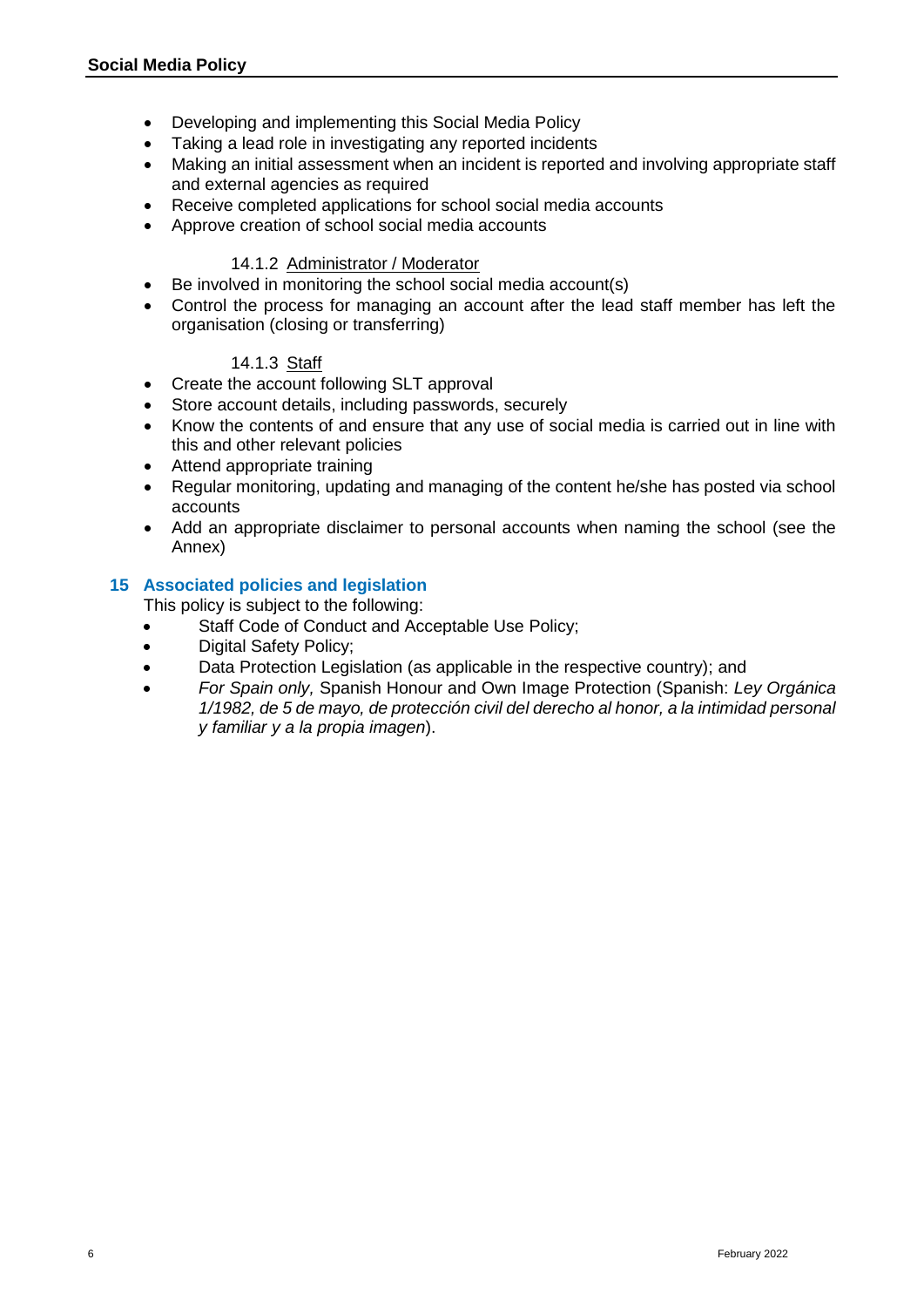# **Annex 1: Good Practice Guide**

# **Managing your personal use of social media:**

- Nothing on social media is truly private
- Social media can blur the lines between your professional and private life. Don't use the school logo and/or branding on personal accounts
- Check your settings regularly and test your privacy
- Be aware of your digital footprint
- Keep your personal information private
- Regularly review your connections keep them to those you want to be connected to
- When posting online, consider: Scale, Audience and Permanency of what you post
- If you want to criticise, do it politely
- Take control of your images do you want to be tagged in an image? What would students or parents say about you if they could see your images?
- Know how to report a problem

# **Managing school social media accounts:**

#### The Dos

- Use a disclaimer when expressing personal views (see below) but try to avoid controversial topics
- Use an appropriate and professional tone
- Be respectful to all parties
- Ensure you have permission to 'share' other people's materials and acknowledge the author
- Express opinions but do so in a balanced and measured manner
- Think before responding to comments and, when in doubt, get a second opinion
- Seek advice and report any mistakes to the Head, who will consult appropriate departments as necessary
- Consider turning off tagging people in images where possible
- Consider the appropriateness of content for any audience of school accounts
- Handle any complaints/criticism with care. Refer to the Social Media Response Protocol and/or check with Cognita Communications Team [\(media@cognita.com\)](mailto:media@cognita.com) if in doubt

#### The Don'ts

- Make comments, post content or links to materials that will bring the school into disrepute
- Publish confidential or commercially sensitive material
- **Breach copyright**
- **EXEC** Link to, embed, or add potentially inappropriate content
- Post controversial, derogatory, defamatory, offensive, harassing or discriminatory content
- **Use social media to air internal grievances**

#### **Disclaimer text:**

*"Views my own."*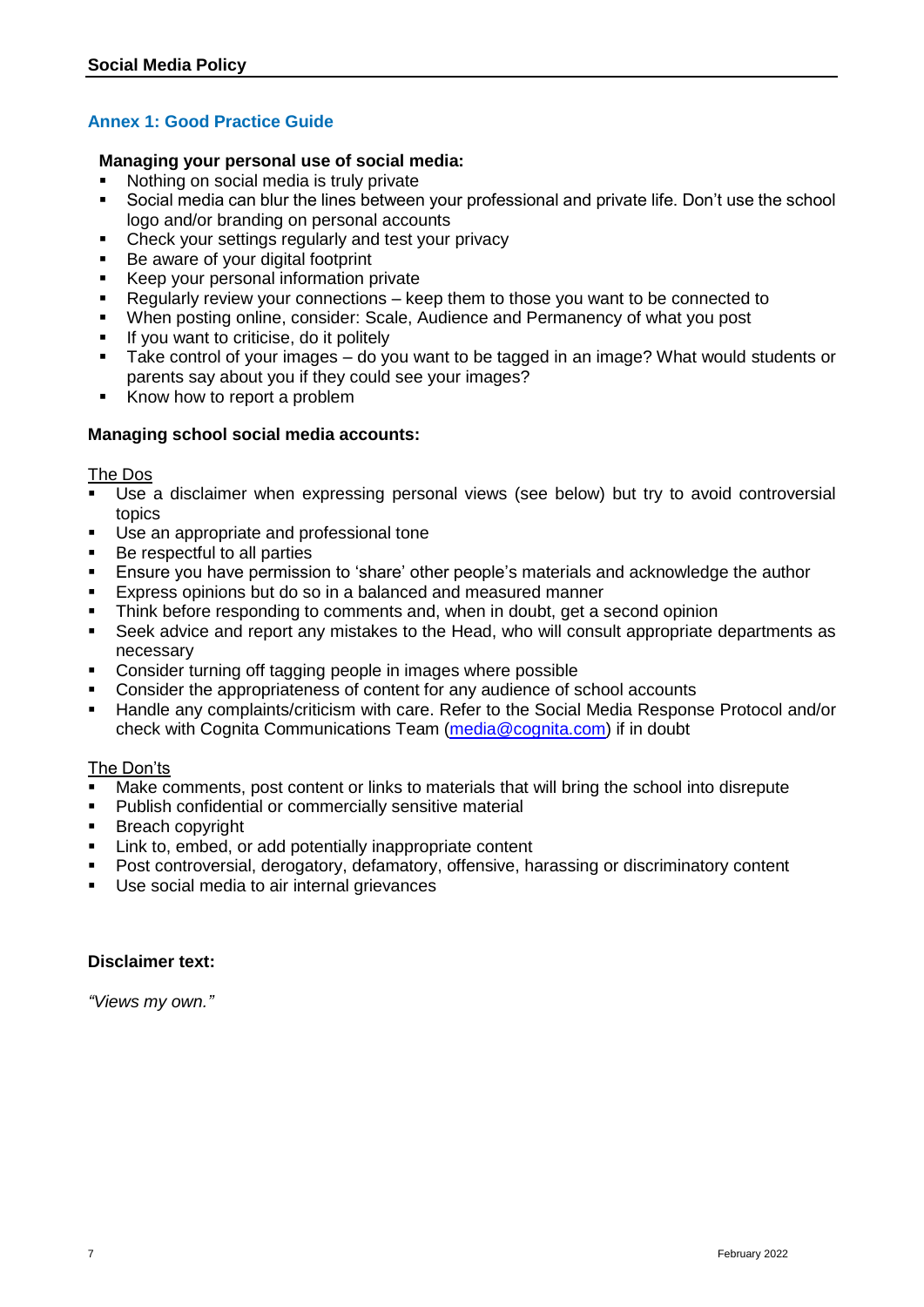# **Annex 2 - Cognita Media Guide**

Accessabile via this link: [Cognita Social Media Guide](https://docs.google.com/presentation/d/1Ou8Xhv-TdaN3aXnJ0jgx36o86WdRbC11/edit?usp=sharing&ouid=108010601944200901720&rtpof=true&sd=true)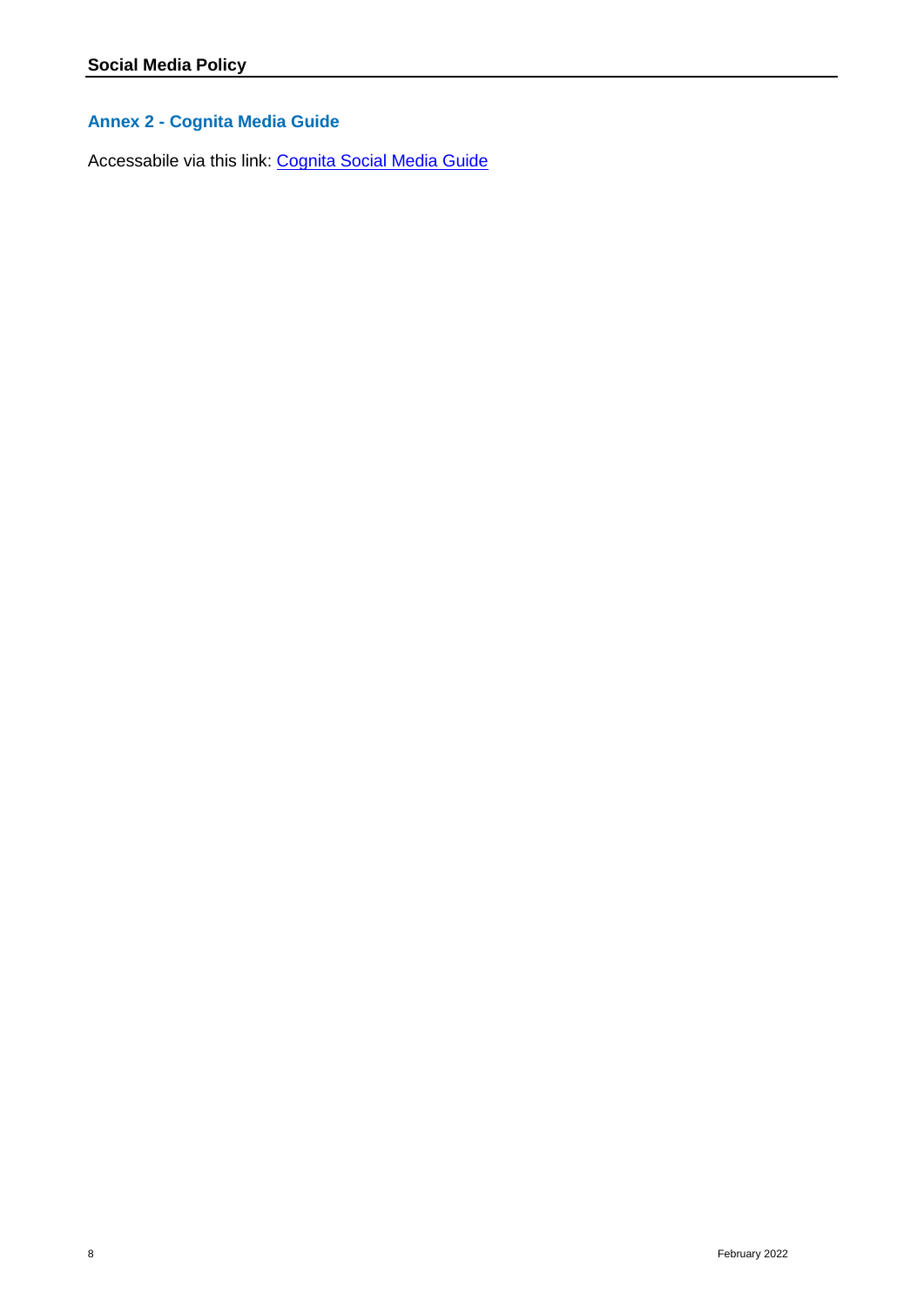# **Annex 3 - Social Media Response Protocol**

| Step 1:<br>Assign a rating to the                                                                                                                  | Step 2:<br>Consider whether the associated actions for that rating are                                                                                                                                                                                                                                                                                                                             |
|----------------------------------------------------------------------------------------------------------------------------------------------------|----------------------------------------------------------------------------------------------------------------------------------------------------------------------------------------------------------------------------------------------------------------------------------------------------------------------------------------------------------------------------------------------------|
| comment or message:                                                                                                                                | appropriate in this instance:                                                                                                                                                                                                                                                                                                                                                                      |
| 1. Abusive/detrimental                                                                                                                             | Remove comment, delete original post, block commenter                                                                                                                                                                                                                                                                                                                                              |
| Highly negative<br>2.                                                                                                                              | Publicly acknowledge the comment quickly to say that you will<br>respond privately. Remember to respond privately! If your initial<br>comment makes them respond negatively again, still message<br>them privately but ignore the second comment so it doesn't<br>escalate                                                                                                                         |
| Negative<br>3.                                                                                                                                     | Provide a quick, appropriate response to the comment. You may<br>be able to use this as an opportunity to demonstrate positive<br>customer service                                                                                                                                                                                                                                                 |
| 4. Neutral                                                                                                                                         | Comment or at least acknowledge with a 'like'                                                                                                                                                                                                                                                                                                                                                      |
| Positive<br>5.                                                                                                                                     | Retweet to showcase to other social media followers and<br>comment with a note of thanks                                                                                                                                                                                                                                                                                                           |
| Aligned with<br>6.<br>Cognita priorities<br>i.e., academic<br>excellence,<br>character<br>development, global<br>perspective,<br>Wellbeing, EdTech | Celebrate and reward. This includes the actions for 4. (comment)<br>and 5. (RT), as well as:<br>on Twitter, send a DM to your Director of Education<br>$\mathbf{L}$<br>so they can also publicly endorse it (DM: "Celebrate:<br>(link to tweet]")<br>II.<br>If they are a new Cognita colleague on social media,<br>share our 'welcome' GIF and encourage them to get<br>involved with #CognitaWay |

# **A few general rules to follow…**

- Never argue or provoke!
- Treat a negative (but not abusive/detrimental) comment like a public review; it's good to respond. Studies show that people expect companies to respond quickly and that they can publicly shame them if they don't
- Where possible, use a negative comment as an opportunity to showcase a positive customer service
- Know when to take the conversation offline or at least make it private
- Remember: Facebook and Instagram allow you to 'hide' comments, which is a helpful feature.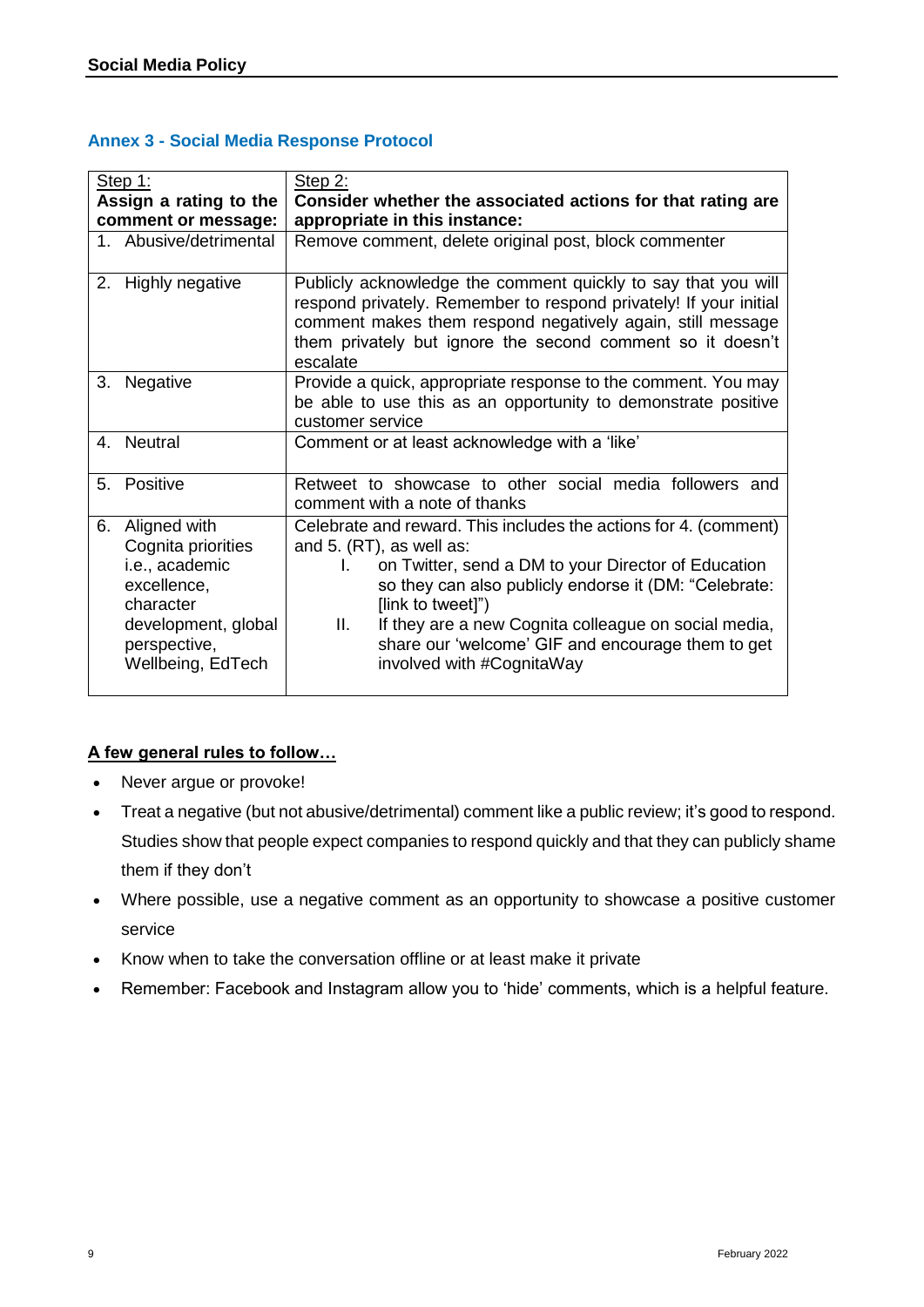# **Annex 4 - Emergency Sensitive Incident Response**

In the event of an emergency or sensitive incident, the Headteacher should brief all Receptionists and any staff who may take outside calls to expect that media may ring (or possibly even drop in to school), asking to speak to the Head, Chair of Governors, a teacher or anyone at the school who can comment on the incident.

Staff should:

- 1. Say they will get a colleague to ring the journalist back as soon as possible today. No one is available to take the call/see the journalist at the moment, but the appropriate person will respond to their query ASAP.
- 2. Take a message, noting:
	- the journalist's name
	- what media organisation they are calling from
	- $\bullet$  their phone number(s)
	- their email address

3. The journalist may say, *"I just have a quick question/need a little information..." "Can you put me through to the Headteacher?" "Where is the Headteacher?" "What is the name of...?"* etc.

Anticipating such questions will help staff not to be drawn in. They can respond to the effect: *"I want to make sure you have the information you need, so I will get the best person who can help you with this to ring you back promptly, today."*

4. Do not say "no comment."

5. Staff should then immediately forward the journalist's query/details to the Headteacher and Director of Marketing & Admissions, Europe:

Karen Gray E: karen.gray@cognita,com M: 07972 335 828

6. The Director of Marketing & Admissions, Europe to follow up with the journalist and issue any agreed written statement/comments in consultation with the Headteacher and regional executive/education team.

7. Any briefing by the Headteacher to staff regarding the incident should include reference to possible media interest/approaches. Staff should not comment but refer any enquiries back to the Headteacher, for forwarding on to the Director of Marketing & Admissions, Europe to agree appropriate response in collaboration with the school.